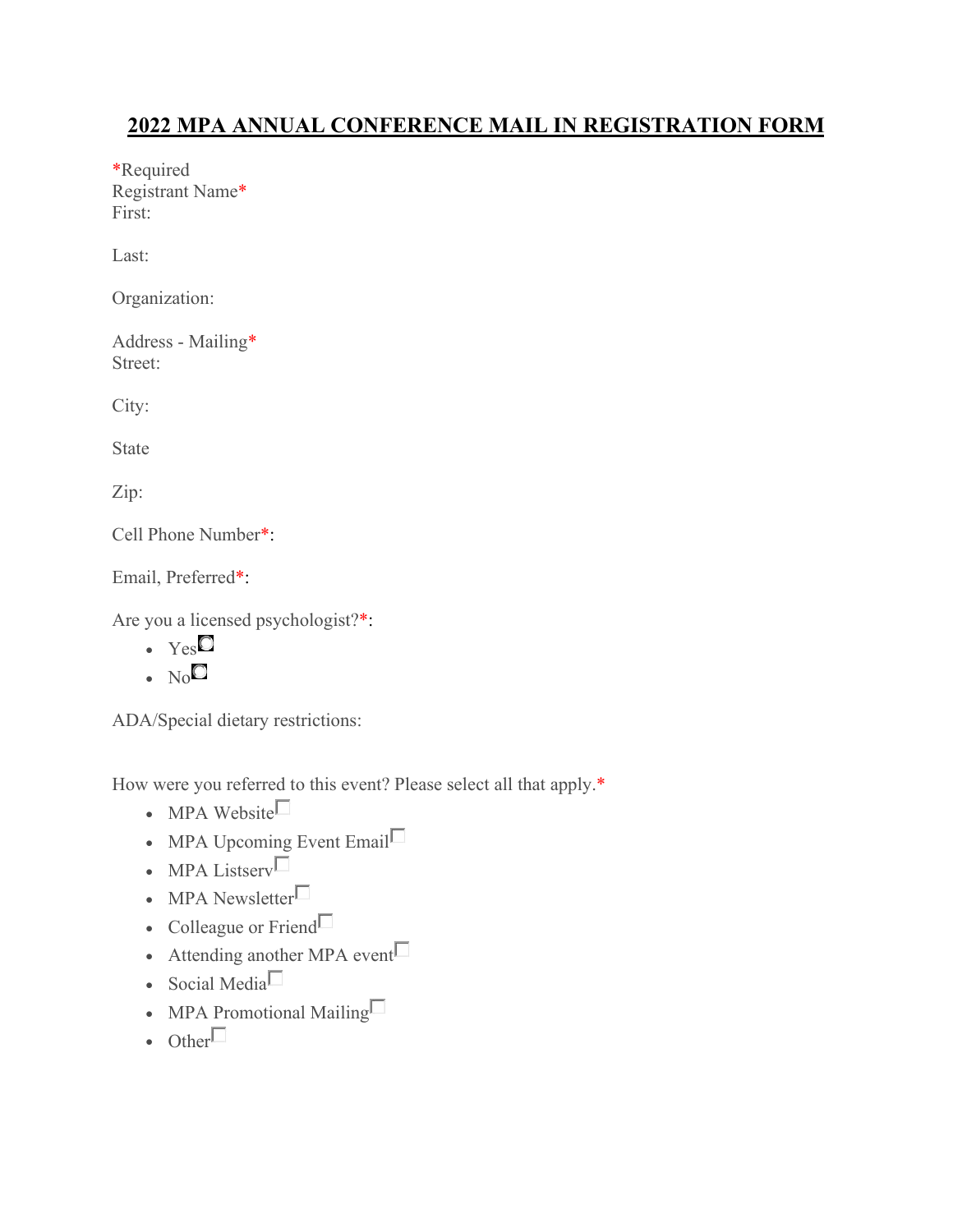## **CONFERENCE REGISTRATION**

*The full two-day registration fee includes breakfast, lunch, and access to Thursday evening's event.*

2022 Conference Member Registration\*

- Full Conference  $$405.00$
- One-Day Only  $$300.00$

2022 Conference Retired Member Registration\*

- Full Conference  $$405.00$
- One-Day Only  $$300.00$
- Full Conference w/ NO CE credit  $$195.00$
- One Day Only w/ NO CE credit  $$152.00$

2022 Conference Non-Member Registration\*

- Non-Member Full Conference  $$510.00$
- Non-Member One-Day Only  $$405.00$

2022 Conference Student Registration\*

- Student Full Conference  $$195.00$
- Student One-Day Only  $$152.00$

*NOTE: To receive the student rate, you must be a full-time student. MPA reserves the right to request copies of student fee statements to verify status. One-day registration on Friday does not grant you access to Thursday evening's social event.*

Please select which day(s) you plan to attend.\*

- Thursday
- $\cdot$  Friday
- $\bullet$  I am attending both days  $\Box$

#### *NOTE: One-day registration on Friday does not grant you access to Thursday evening's social event.*

Will you be joining us for Thursday Evening's Social? This year includes a reception with networking, hors d'oeuvres, and a raffle. Access is included in your full registration or one-day Thursday registration fee. So that we can ensure enough food is ordered for everyone, please let us know if you will be attending.\*

- $\cdot$  Yes<sup> $\circ$ </sup>
- $N_0$

### **CONFERENCE STUDENT SCHOLARSHIP DONATIONS**

*MPA joins professionals and students through the power of giving. Professional MPA members may choose to donate to the student conference scholarship fund.*

I would like to contribute to the Annual MPA Conference Student Scholarship Fund

which will help support student attendance at the Annual Conference